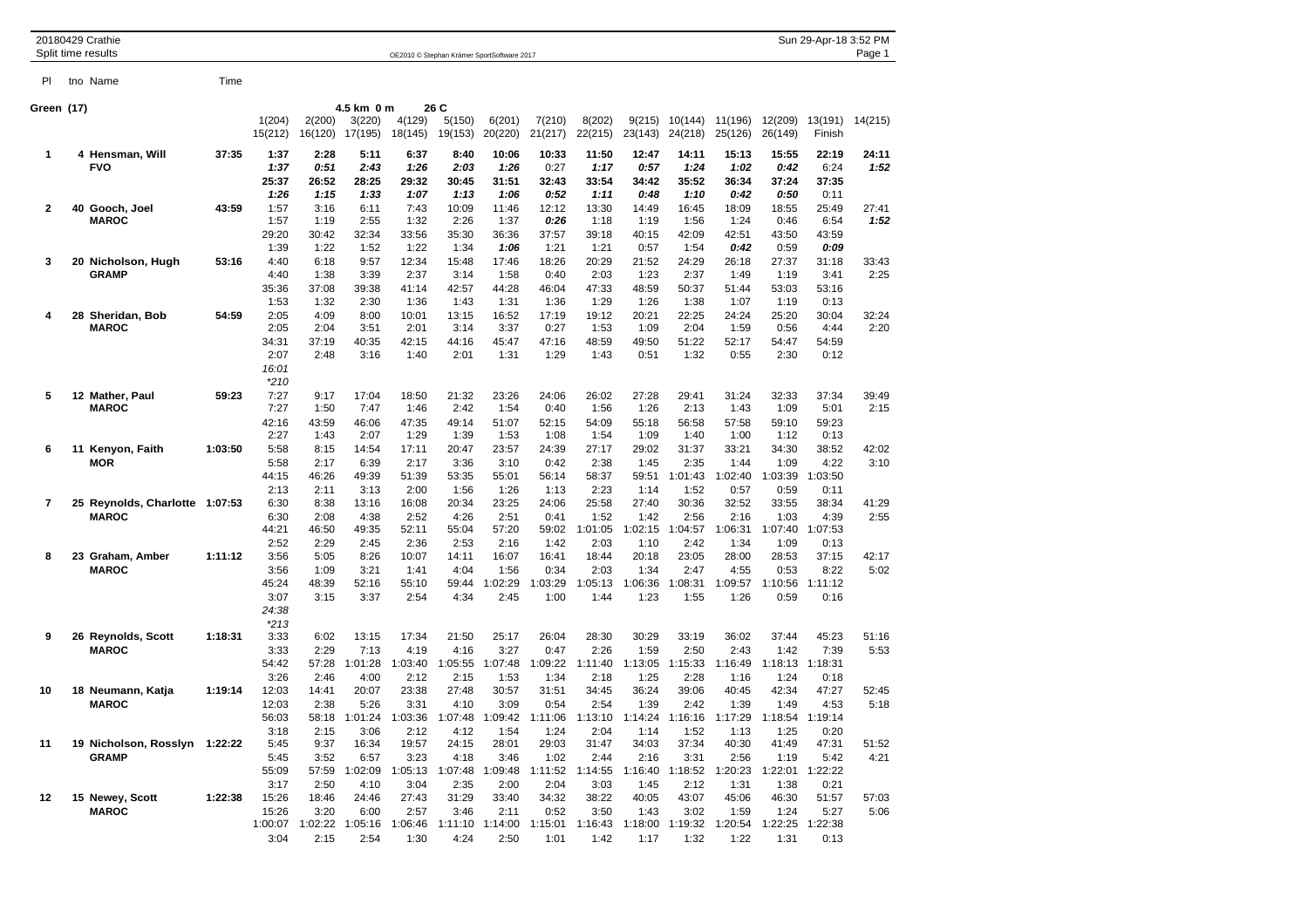|                 | 20180429 Crathie<br>Split time results |         |                                                  |                                         |                                          |                                          |                                          | OE2010 © Stephan Krämer SportSoftware 2017 |                                          |                                          |                                          |                                          |                                          |                                          | Sun 29-Apr-18 3:52 PM                     | Page 2        |
|-----------------|----------------------------------------|---------|--------------------------------------------------|-----------------------------------------|------------------------------------------|------------------------------------------|------------------------------------------|--------------------------------------------|------------------------------------------|------------------------------------------|------------------------------------------|------------------------------------------|------------------------------------------|------------------------------------------|-------------------------------------------|---------------|
| PI              | tno Name                               | Time    |                                                  |                                         |                                          |                                          |                                          |                                            |                                          |                                          |                                          |                                          |                                          |                                          |                                           |               |
| Green (17)      |                                        |         |                                                  |                                         | 4.5 km 0 m                               |                                          | 26 C                                     | (cont.)                                    |                                          |                                          |                                          |                                          |                                          |                                          |                                           |               |
|                 |                                        |         | 1(204)<br>15(212)                                | 2(200)<br>16(120)                       | 3(220)<br>17(195)                        | 4(129)<br>18(145)                        | 5(150)<br>19(153)                        | 6(201)<br>20(220)                          | 7(210)<br>21(217)                        | 8(202)<br>22(215)                        | 9(215)<br>23(143)                        | 10(144)<br>24(218)                       | 11(196)<br>25(126)                       | 12(209)<br>26(149)                       | 13(191)<br>Finish                         | 14(215)       |
| 13              | 13 Mather, Rachel<br><b>MAROC</b>      | 1:26:18 | 4:49<br>4:49<br>57:13                            | 7:10<br>2:21<br>1:00:49                 | 14:07<br>6:57<br>1:04:16                 | 17:34<br>3:27<br>1:07:10                 | 22:03<br>4:29<br>1:09:59                 | 25:43<br>3:40<br>1:13:10                   | 26:51<br>1:08<br>1:15:16                 | 29:59<br>3:08<br>1:18:45                 | 32:35<br>2:36<br>1:20:18                 | 36:42<br>4:07<br>1:22:48                 | 39:37<br>2:55<br>1:24:38                 | 41:36<br>1:59<br>1:26:00                 | 49:07<br>7:31<br>1:26:18                  | 52:57<br>3:50 |
| 14              | 29 Craig, Peter<br><b>MAROC</b>        | 1:32:21 | 4:16<br>3:46<br>3:46<br>1:03:12<br>3:31          | 3:36<br>6:03<br>2:17<br>1:06:54<br>3:42 | 3:27<br>12:17<br>6:14<br>1:10:21<br>3:27 | 2:54<br>16:33<br>4:16<br>1:12:50<br>2:29 | 2:49<br>21:51<br>5:18<br>1:17:03<br>4:13 | 3:11<br>28:26<br>6:35<br>1:19:13<br>2:10   | 2:06<br>29:20<br>0:54<br>1:21:14<br>2:01 | 3:29<br>32:05<br>2:45<br>1:23:58<br>2:44 | 1:33<br>34:39<br>2:34<br>1:25:47<br>1:49 | 2:30<br>37:49<br>3:10<br>1:28:22<br>2:35 | 1:50<br>40:39<br>2:50<br>1:30:10<br>1:48 | 1:22<br>42:29<br>1:50<br>1:32:02<br>1:52 | 0:18<br>54:52<br>12:23<br>1:32:21<br>0:19 | 59:41<br>4:49 |
|                 | 24 Graham, Luke<br><b>MAROC</b>        | mp      | 2:08<br>2:08<br>39:40<br>2:26<br>43:39           | 3:09<br>1:01<br>41:17<br>1:37           | 5:52<br>2:43<br>-----                    | 7:24<br>1:32<br>45:55<br>4:38            | 10:21<br>2:57<br>47:30<br>1:35           | 11:56<br>1:35<br>48:58<br>1:28             | 12:27<br>0:31<br>50:21<br>1:23           | 14:04<br>1:37<br>51:43<br>1:22           | 15:11<br>1:07<br>52:40<br>0:57           | 17:02<br>1:51<br>53:56<br>1:16           | 18:25<br>1:23<br>54:31<br>0:35           | 19:36<br>1:11<br>55:33<br>1:02           | 33:00<br>13:24<br>55:50<br>0:17           | 37:14<br>4:14 |
|                 | 59 Erskine, Alec                       | mp      | $*147$<br>2:38<br>2:38<br>48:19<br>2:35<br>34:38 | 3:59<br>1:21<br>50:34<br>2:15           | 7:22<br>3:23<br>53:38<br>3:04            | 12:03<br>4:41<br>55:21<br>1:43           | 14:55<br>2:52<br>57:03<br>1:42           | 19:29<br>4:34<br>59:45<br>2:42             | 20:09<br>0:40<br>1:01:03<br>1:18         | 22:26<br>2:17<br>1:02:48<br>1:45         | 24:01<br>1:35<br>1:04:08<br>1:20         | 1:06:10<br>2:02                          | 37:31<br>13:30<br>1:07:07<br>0:57        | 38:31<br>1:00<br>1:08:20<br>1:13         | 43:27<br>4:56<br>1:08:32<br>0:12          | 45:44<br>2:17 |
| nc              | 48 Dunn, Sarah<br><b>MAROC</b>         | 44:17   | $*146$<br>1:50<br>1:50<br>28:09<br>1:45          | 3:09<br>1:19<br>29:57<br>1:48           | 6:48<br>3:39<br>31:58<br>2:01            | 8:24<br>1:36<br>33:20<br>1:22            | 11:20<br>2:56<br>34:48<br>1:28           | 13:15<br>1:55<br>37:39<br>2:51             | 13:44<br>0:29<br>38:38<br>0:59           | 15:36<br>1:52<br>40:11<br>1:33           | 16:49<br>1:13<br>41:02<br>0:51           | 18:30<br>1:41<br>42:21<br>1:19           | 19:46<br>1:16<br>43:08<br>0:47           | 20:39<br>0:53<br>44:06<br>0:58           | 24:16<br>3:37<br>44:17<br>0:11            | 26:24<br>2:08 |
| Light Green (8) |                                        |         | 1(127)                                           | 2(143)                                  | 3.4 km 0 m<br>3(216)                     | 4(120)                                   | 23 C<br>5(195)                           | 6(201)                                     | 7(219)                                   | 8(120)                                   | 9(215)                                   | 10(213)                                  | 11(196)                                  | 12(126)                                  | 13(127)                                   | 14(215)       |
| 1               | 39 Newey, Jonas<br><b>MAROC</b>        | 42:08   | 15(148)<br>1:45<br>1:45<br>26:25                 | 16(201)<br>3:07<br>1:22<br>28:21        | 17(147)<br>4:03<br>0:56<br>30:04         | 18(212)<br>5:47<br>1:44<br>33:46         | 19(216)<br>8:32<br>2:45<br>35:12         | 20(218)<br>9:43<br>1:11<br>37:01           | 21(213)<br>10:40<br>0:57<br>38:16        | 22(209)<br>11:50<br>1:10<br>40:42        | 23(149)<br>13:39<br>1:49<br>41:56        | Finish<br>17:16<br>3:37<br>42:08         | 18:58<br>1:42                            | 19:57<br>0:59                            | 22:38<br>2:41                             | 24:39<br>2:01 |
| $\mathbf{2}$    | 1 Whitehead, Ranolp<br><b>MAROC</b>    | 50:50   | 1:46<br>3:40<br>3:40<br>33:39                    | 1:56<br>5:11<br>1:31<br>35:32           | 1:43<br>6:16<br>1:05<br>37:42            | 3:42<br>7:48<br>1:32<br>41:40            | 1:26<br>10:35<br>2:47<br>43:17           | 1:49<br>11:58<br>1:23<br>45:27             | 1:15<br>13:10<br>1:12<br>46:43           | 2:26<br>14:35<br>1:25<br>49:17           | 1:14<br>19:19<br>4:44<br>50:36           | 0:12<br>22:53<br>3:34<br>50:50           | 26:47<br>3:54                            | 28:02<br>1:15                            | 29:42<br>1:40                             | 31:36<br>1:54 |
| 3               | 43 Kemsley, Alice                      | 51:14   | 2:03<br>1:31<br>1:31<br>34:52<br>1:33            | 1:53<br>2:30<br>0:59<br>36:31<br>1:39   | 2:10<br>3:16<br>0:46<br>38:14<br>1:43    | 3:58<br>7:24<br>4:08<br>42:13<br>3:59    | 1:37<br>10:03<br>2:39<br>43:43<br>1:30   | 2:10<br>11:20<br>1:17<br>46:15<br>2:32     | 1:16<br>12:04<br>0:44<br>47:42<br>1:27   | 2:34<br>13:57<br>1:53<br>50:13<br>2:31   | 1:19<br>16:03<br>2:06<br>1.1.1.1         | 0:14<br>19:30<br>3:27<br>51:14<br>1:01   | 21:48<br>2:18                            | 24:56<br>3:08                            | 31:21<br>6:25                             | 33:19<br>1:58 |
| 4               | 42 Jethwa, Jaimin                      | 1:00:23 | 4:04<br>4:04<br>41:41<br>1:30                    | 4:54<br>0:50<br>43:16<br>1:35           | 6:22<br>1:28<br>45:39<br>2:23            | 9:06<br>2:44<br>49:04<br>3:25            | 13:16<br>4:10<br>50:28<br>1:24           | 17:19<br>4:03<br>52:17<br>1:49             | 18:00<br>0:41<br>55:40<br>3:23           | 28:37<br>10:37<br>58:04<br>2:24          | 30:26<br>1:49<br>:00:01<br>1:57          | 34:14<br>3:48<br>1:00:23<br>0:22         | 35:56<br>1:42                            | 37:00<br>1:04                            | 38:19<br>1:19                             | 40:11<br>1:52 |
| 5               | 44 Kemsley, Clare                      | 1:10:03 | 9:38<br>9:38<br>49:19<br>2:01                    | 10:36<br>0:58<br>51:09<br>1:50          | 12:33<br>1:57<br>54:48<br>3:39           | 14:18<br>1:45<br>59:16<br>4:28           | 20:31<br>6:13<br>1:01:26<br>2:10         | 22:02<br>1:31<br>1:03:47<br>2:21           | 27:37<br>5:35<br>1:05:15<br>1:28         | 29:14<br>1:37<br>1:07:48<br>2:33         | 31:33<br>2:19<br>1:09:40<br>1:52         | 36:07<br>4:34<br>1:10:03<br>0:23         | 38:18<br>2:11                            | 39:37<br>1:19                            | 44:36<br>4:59                             | 47:18<br>2:42 |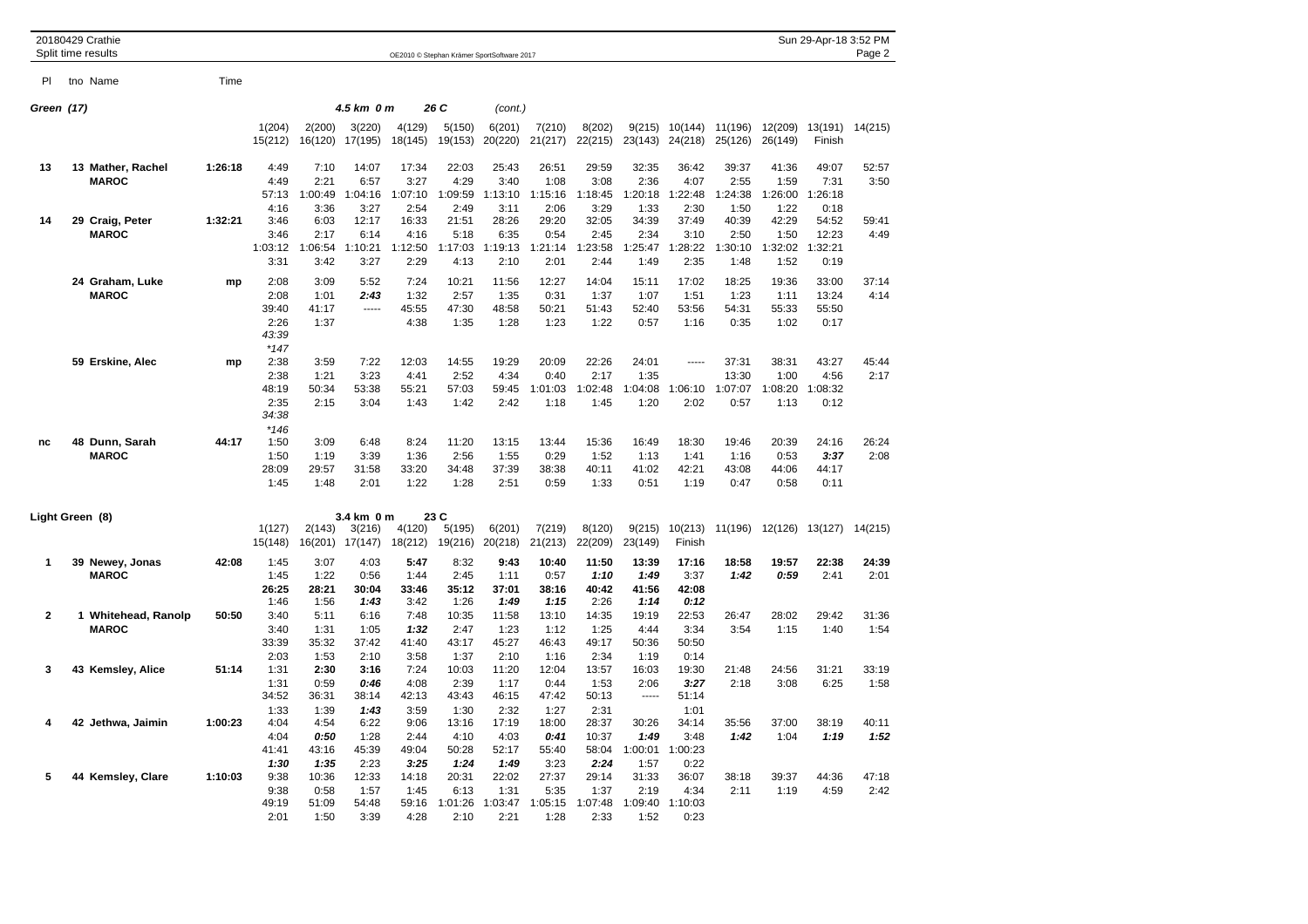|              | 20180429 Crathie                       |       |                                 |                                 |                                 |                                  |                                            |                                  |                                |                                |                                |                                 |               |                                | Sun 29-Apr-18 3:52 PM  |                 |
|--------------|----------------------------------------|-------|---------------------------------|---------------------------------|---------------------------------|----------------------------------|--------------------------------------------|----------------------------------|--------------------------------|--------------------------------|--------------------------------|---------------------------------|---------------|--------------------------------|------------------------|-----------------|
|              | Split time results                     |       |                                 |                                 |                                 |                                  | OE2010 © Stephan Krämer SportSoftware 2017 |                                  |                                |                                |                                |                                 |               |                                |                        | Page 3          |
| PI.          | tno Name                               | Time  |                                 |                                 |                                 |                                  |                                            |                                  |                                |                                |                                |                                 |               |                                |                        |                 |
|              | Light Green (8)                        |       |                                 |                                 | 3.4 km 0 m                      |                                  | 23 C                                       | (cont.)                          |                                |                                |                                |                                 |               |                                |                        |                 |
|              |                                        |       | 1(127)<br>15(148)               | 2(143)<br>16(201)               | 3(216)<br>17(147)               | 4(120)<br>18(212)                | 5(195)<br>19(216)                          | 6(201)<br>20(218)                | 7(219)<br>21(213)              | 8(120)<br>22(209)              | 9(215)<br>23(149)              | 10(213)<br>Finish               | 11(196)       |                                | 12(126) 13(127)        | 14(215)         |
|              | 8 Garrett, Eilidh<br><b>MAROC</b>      | mp    | 1:29<br>1:29<br>27:24<br>1:49   | 2:34<br>1:05<br>29:09<br>1:45   | 4:10<br>1:36<br>1.1.1.1         | 5:48<br>1:38<br>34:47<br>5:38    | 8:22<br>2:34<br>36:09<br>1:22              | 9:52<br>1:30<br>38:26<br>2:17    | 10:58<br>1:06<br>39:32<br>1:06 | 12:30<br>1:32<br>42:14<br>2:42 | 14:21<br>1:51<br>43:33<br>1:19 | 18:09<br>3:48<br>43:49<br>0:16  | 20:12<br>2:03 | 21:26<br>1:14<br>30:32<br>*195 | 23:01<br>1:35          | 25:35<br>2:34   |
|              | 22 Milligan, Christoph<br><b>MAROC</b> | dnf   | 3:01<br>3:01<br>-----<br>26:45  | 4:19<br>1:18<br>-----<br>32:14  | 5:24<br>1:05<br>-----<br>34:26  | 8:04<br>2:40<br>-----<br>38:44   | 11:42<br>3:38<br>-----<br>40:22            | 12:47<br>1:05<br>-----<br>42:34  | 13:52<br>1:05<br>-----         | 15:50<br>1:58<br>46:47<br>2:50 | 18:18<br>2:28<br>48:08<br>1:21 | 43:57<br>25:39<br>48:20<br>0:12 |               | -----<br>21:31<br>$*144$       | -----<br>24:07<br>*196 | 25:06<br>$*126$ |
|              | 10 Kenyon, Elizabeth<br><b>MOR</b>     | dnf   | $*127$<br>3:29<br>3:29<br>----- | $*148$<br>6:29<br>3:00<br>----- | $*147$<br>9:17<br>2:48<br>----- | $*212$<br>12:32<br>3:15<br>----- | $*216$<br>18:49<br>6:17<br>-----           | $*218$<br>21:22<br>2:33<br>----- | 22:52<br>1:30<br>-----         | 26:51<br>3:59<br>-----         | 31:41<br>4:50<br>$- - - -$     | 38:31<br>6:50<br>48:44<br>4:07  | 41:25<br>2:54 | 44:37<br>3:12                  |                        |                 |
| Orange (30)  |                                        |       |                                 |                                 | 1.8 km 0 m                      |                                  | 15 C                                       |                                  |                                |                                |                                |                                 |               |                                |                        |                 |
|              |                                        |       | 1(126)<br>15(149)               | 2(146)<br>Finish                | 3(206)                          | 4(124)                           | 5(147)                                     | 6(208)                           | 7(219)                         | 8(220)                         | 9(148)                         | 10(120)                         | 11(152)       |                                | 12(212) 13(213)        | 14(196)         |
| $\mathbf{1}$ | 7 Garrett, Blair<br><b>MAROC</b>       | 26:14 | 1:23<br>1:23<br>26:01<br>1:27   | 4:35<br>3:12<br>26:14<br>0:13   | 5:43<br>1:08                    | 7:34<br>1:51                     | 10:34<br>3:00                              | 12:08<br>1:34                    | 13:19<br>1:11                  | 15:16<br>1:57                  | 16:52<br>1:36                  | 18:03<br>1:11                   | 19:03<br>1:00 | 21:20<br>2:17                  | 22:30<br>1:10          | 24:34<br>2:04   |
| 2            | 17 Newey, Yann<br><b>MAROC</b>         | 29:07 | 1:59<br>1:59<br>28:57<br>1:31   | 3:45<br>1:46<br>29:07<br>0:10   | 4:33<br>0:48                    | 6:48<br>2:15                     | 8:35<br>1:47                               | 10:15<br>1:40                    | 12:05<br>1:50                  | 14:59<br>2:54                  | 20:44<br>5:45                  | 21:11<br>0:27                   | 22:09<br>0:58 | 24:14<br>2:05                  | 25:25<br>1:11          | 27:26<br>2:01   |
| 3            | 46 Gooch, Ruth<br><b>MAROC</b>         | 30:11 | 1:38<br>1:38<br>29:58<br>1:26   | 2:40<br>1:02<br>30:11<br>0:13   | 4:13<br>1:33                    | 6:51<br>2:38                     | 9:48<br>2:57                               | 11:32<br>1:44                    | 14:41<br>3:09                  | 16:29<br>1:48                  | 18:12<br>1:43                  | 18:50<br>0:38                   | 20:20<br>1:30 | 23:35<br>3:15                  | 25:18<br>1:43          | 28:32<br>3:14   |
| 4            | 63 Richmond, Bea<br><b>MAROC</b>       | 34:03 | 1:55<br>1:55<br>33:47<br>3:11   | 3:40<br>1:45<br>34:03<br>0:16   | 4:58<br>1:18                    | 7:40<br>2:42                     | 11:21<br>3:41                              | 13:09<br>1:48                    | 15:35<br>2:26                  | 18:26<br>2:51                  | 20:18<br>1:52                  | 21:17<br>0:59                   | 22:58<br>1:41 | 25:41<br>2:43                  | 27:39<br>1:58          | 30:36<br>2:57   |
| 5            | 51 Dunbar, Lewis<br><b>MAROC</b>       | 35:54 | 1:29<br>1:29<br>$- - - - -$     | 7:51<br>6:22<br>35:54<br>1:44   | 9:14<br>1:23                    | 12:15<br>3:01                    | 14:27<br>2:12                              | 16:34<br>2:07                    | 19:08<br>2:34                  | 21:05<br>1:57                  | 23:40<br>2:35                  | 24:28<br>0:48                   | 26:07<br>1:39 | 30:51<br>4:44                  | 32:01<br>1:10          | 34:10<br>2:09   |
| 6            | 2 Hensman, Katie<br><b>FVO</b>         | 35:56 | 2:26<br>2:26<br>35:44<br>1:45   | 4:51<br>2:25<br>35:56<br>0:12   | 7:48<br>2:57                    | 11:55<br>4:07                    | 14:26<br>2:31                              | 16:02<br>1:36                    | 18:04<br>2:02                  | 19:53<br>1:49                  | 22:21<br>2:28                  | 23:34<br>1:13                   | 24:58<br>1:24 | 28:48<br>3:50                  | 31:27<br>2:39          | 33:59<br>2:32   |
| 7            | 52 Dunbar, Fergus<br><b>MAROC</b>      | 36:50 | 1:06<br>1:06<br>-----           | 8:52<br>7:46<br>36:50<br>1:46   | 10:10<br>1:18                   | 13:29<br>3:19                    | 15:53<br>2:24                              | 17:39<br>1:46                    | 20:36<br>2:57                  | 22:06<br>1:30                  | 24:35<br>2:29                  | 25:43<br>1:08                   | 27:01<br>1:18 | 31:57<br>4:56                  | 33:11<br>1:14          | 35:04<br>1:53   |
| 8            | 62 Richmond, Cath<br><b>MAROC</b>      | 37:23 | 1:33<br>1:33<br>37:01<br>2:13   | 3:46<br>2:13<br>37:23<br>0:22   | 5:12<br>1:26                    | 10:26<br>5:14                    | 13:08<br>2:42                              | 15:07<br>1:59                    | 17:15<br>2:08                  | 19:40<br>2:25                  | 22:35<br>2:55                  | 23:28<br>0:53                   | 25:32<br>2:04 | 29:59<br>4:27                  | 32:03<br>2:04          | 34:48<br>2:45   |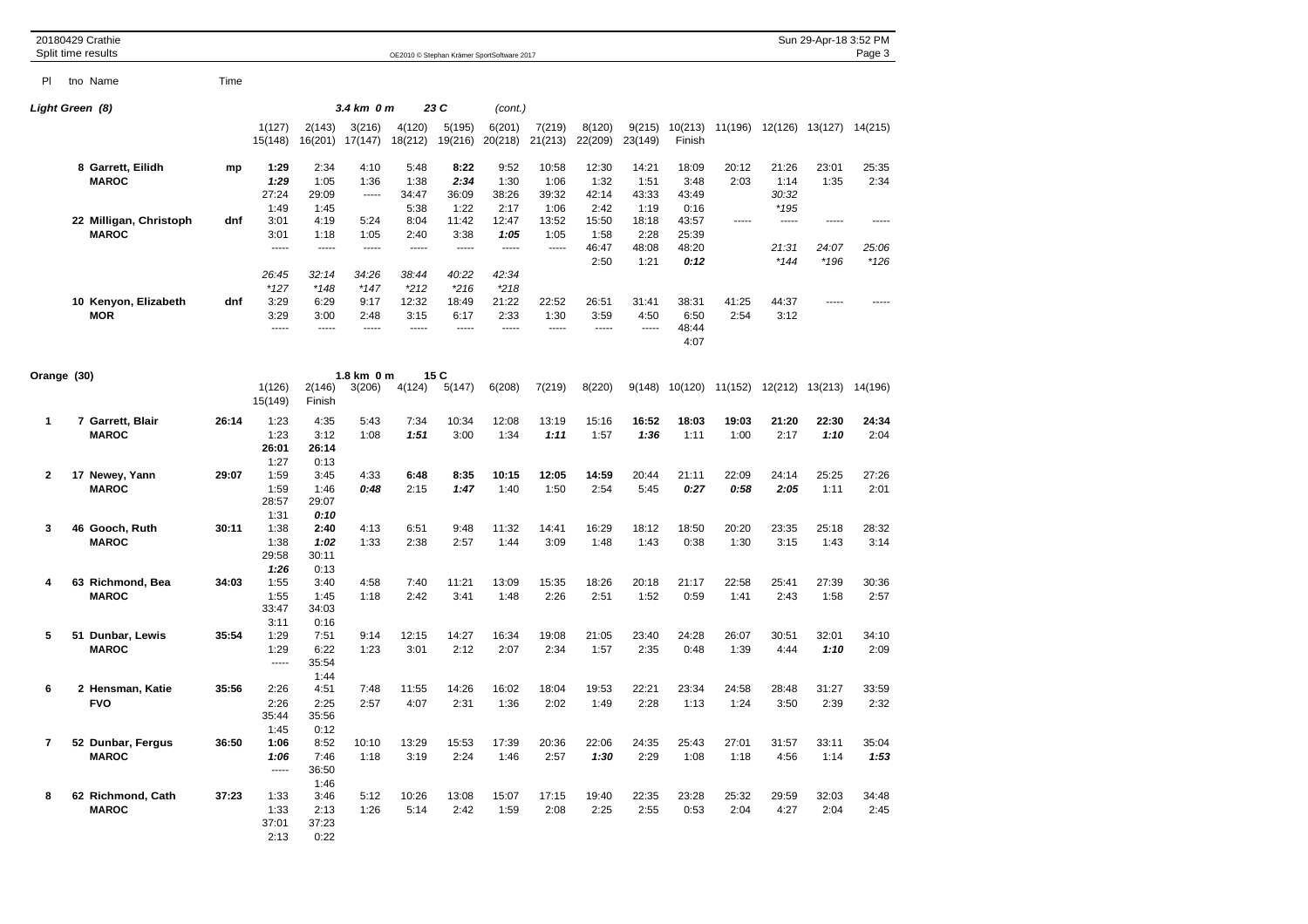|             | 20180429 Crathie<br>Split time results |       |                               |                                 |                   |               |               | OE2010 @ Stephan Krämer SportSoftware 2017 |               |               |               |               |               |               | Sun 29-Apr-18 3:52 PM           | Page 4        |
|-------------|----------------------------------------|-------|-------------------------------|---------------------------------|-------------------|---------------|---------------|--------------------------------------------|---------------|---------------|---------------|---------------|---------------|---------------|---------------------------------|---------------|
| PI          | tno Name                               | Time  |                               |                                 |                   |               |               |                                            |               |               |               |               |               |               |                                 |               |
| Orange (30) |                                        |       |                               |                                 | 1.8 km 0 m<br>15C |               |               | (cont.)                                    |               |               |               |               |               |               |                                 |               |
|             |                                        |       | 1(126)<br>15(149)             | 2(146)<br>Finish                | 3(206)            | 4(124)        | 5(147)        | 6(208)                                     | 7(219)        | 8(220)        | 9(148)        |               |               |               | 10(120) 11(152) 12(212) 13(213) | 14(196)       |
| 9           | 41 Davies, Cheryl                      | 37:34 | 2:47<br>2:47<br>37:07<br>2:04 | 4:45<br>1:58<br>37:34<br>0:27   | 6:41<br>1:56      | 10:11<br>3:30 | 13:36<br>3:25 | 16:56<br>3:20                              | 19:35<br>2:39 | 22:05<br>2:30 | 24:19<br>2:14 | 25:54<br>1:35 | 27:25<br>1:31 | 30:44<br>3:19 | 32:41<br>1:57                   | 35:03<br>2:22 |
| 10          | 68 Redmond, Benjami<br><b>MAROC</b>    | 37:53 | 1:54<br>1:54<br>37:39<br>2:07 | 4:47<br>2:53<br>37:53<br>0:14   | 6:13<br>1:26      | 13:01<br>6:48 | 15:21<br>2:20 | 17:45<br>2:24                              | 20:16<br>2:31 | 22:30<br>2:14 | 24:37<br>2:07 | 25:46<br>1:09 | 27:22<br>1:36 | 30:56<br>3:34 | 32:39<br>1:43                   | 35:32<br>2:53 |
| 11          | 74 Wallis, Family                      | 38:19 | 1:56<br>1:56<br>38:05<br>1:32 | 4:11<br>2:15<br>38:19<br>0:14   | 7:06<br>2:55      | 11:09<br>4:03 | 14:10<br>3:01 | 18:20<br>4:10                              | 20:52<br>2:32 | 23:08<br>2:16 | 25:52<br>2:44 | 27:37<br>1:45 | 29:10<br>1:33 | 32:14<br>3:04 | 33:52<br>1:38                   | 36:33<br>2:41 |
| 12          | 53 Piper, Thomas<br><b>MAROC</b>       | 39:18 | 2:02<br>2:02<br>39:06<br>2:59 | 3:17<br>1:15<br>39:18<br>0:12   | 4:22<br>1:05      | 8:26<br>4:04  | 12:54<br>4:28 | 15:14<br>2:20                              | 19:02<br>3:48 | 22:13<br>3:11 | 25:17<br>3:04 | 26:58<br>1:41 | 28:48<br>1:50 | 31:43<br>2:55 | 33:27<br>1:44                   | 36:07<br>2:40 |
| 13          | 45 Couliard, Cameron<br><b>MAROC</b>   | 39:36 | 1:28<br>1:28<br>39:10<br>1:38 | 5:01<br>3:33<br>39:36<br>0:26   | 6:40<br>1:39      | 9:23<br>2:43  | 11:47<br>2:24 | 15:01<br>3:14                              | 17:43<br>2:42 | 21:51<br>4:08 | 24:57<br>3:06 | 26:20<br>1:23 | 28:02<br>1:42 | 31:54<br>3:52 | 34:49<br>2:55                   | 37:32<br>2:43 |
| 14          | 9 Kenyon, Fergus<br><b>MOR</b>         | 39:56 | 3:09<br>3:09<br>39:40<br>1:30 | 6:33<br>3:24<br>39:56<br>0:16   | 8:16<br>1:43      | 12:24<br>4:08 | 18:42<br>6:18 | 20:35<br>1:53                              | 22:35<br>2:00 | 25:19<br>2:44 | 27:12<br>1:53 | 28:28<br>1:16 | 30:12<br>1:44 | 33:30<br>3:18 | 35:48<br>2:18                   | 38:10<br>2:22 |
| 15          | 49 Cormack, Findlay<br><b>MAROC</b>    | 40:19 | 2:40<br>2:40<br>40:02<br>2:06 | 5:02<br>2:22<br>40:19<br>0:17   | 6:30<br>1:28      | 10:06<br>3:36 | 12:56<br>2:50 | 17:16<br>4:20                              | 19:30<br>2:14 | 22:16<br>2:46 | 25:33<br>3:17 | 26:37<br>1:04 | 29:04<br>2:27 | 32:50<br>3:46 | 34:52<br>2:02                   | 37:56<br>3:04 |
| 16          | 58 Putche, Debourgh +                  | 40:20 | 1:51<br>1:51<br>39:53<br>2:37 | 4:18<br>2:27<br>40:20<br>0:27   | 5:56<br>1:38      | 10:19<br>4:23 | 14:39<br>4:20 | 17:05<br>2:26                              | 19:42<br>2:37 | 22:25<br>2:43 | 25:11<br>2:46 | 26:12<br>1:01 | 27:44<br>1:32 | 32:13<br>4:29 | 34:27<br>2:14                   | 37:16<br>2:49 |
| 17          | 57 Burr, Connor + Sa<br><b>MAROC</b>   | 42:15 | 2:07<br>2:07<br>41:56<br>2:39 | 12:23<br>10:16<br>42:15<br>0:19 | 15:09<br>2:46     | 17:48<br>2:39 | 19:37<br>1:49 | 21:32<br>1:55                              | 23:06<br>1:34 | 25:12<br>2:06 | 27:39<br>2:27 | 28:33<br>0:54 | 29:52<br>1:19 | 34:55<br>5:03 | 36:46<br>1:51                   | 39:17<br>2:31 |
| 18          | 55 Buckley, Phil                       | 42:31 | 2:38<br>2:38<br>42:10<br>3:47 | 4:54<br>2:16<br>42:31<br>0:21   | 7:24<br>2:30      | 12:36<br>5:12 | 16:17<br>3:41 | 19:07<br>2:50                              | 21:37<br>2:30 | 23:59<br>2:22 | 27:01<br>3:02 | 29:02<br>2:01 | 31:04<br>2:02 | 34:11<br>3:07 | 35:43<br>1:32                   | 38:23<br>2:40 |
| 19          | 38 Turley, Jon<br><b>MAROC</b>         | 44:32 | 1:35<br>1:35<br>44:19<br>3:08 | 3:04<br>1:29<br>44:32<br>0:13   | 3:59<br>0:55      | 9:14<br>5:15  | 12:59<br>3:45 | 16:00<br>3:01                              | 19:32<br>3:32 | 22:58<br>3:26 | 27:46<br>4:48 | 29:22<br>1:36 | 31:26<br>2:04 | 35:36<br>4:10 | 37:59<br>2:23                   | 41:11<br>3:12 |
| 20          | 54 Piper, Fergus<br><b>MAROC</b>       | 44:35 | 2:34<br>2:34<br>44:17<br>3:13 | 3:56<br>1:22<br>44:35<br>0:18   | 4:45<br>0:49      | 8:21<br>3:36  | 12:40<br>4:19 | 16:07<br>3:27                              | 19:28<br>3:21 | 23:05<br>3:37 | 27:59<br>4:54 | 29:26<br>1:27 | 31:24<br>1:58 | 36:03<br>4:39 | 37:59<br>1:56                   | 41:04<br>3:05 |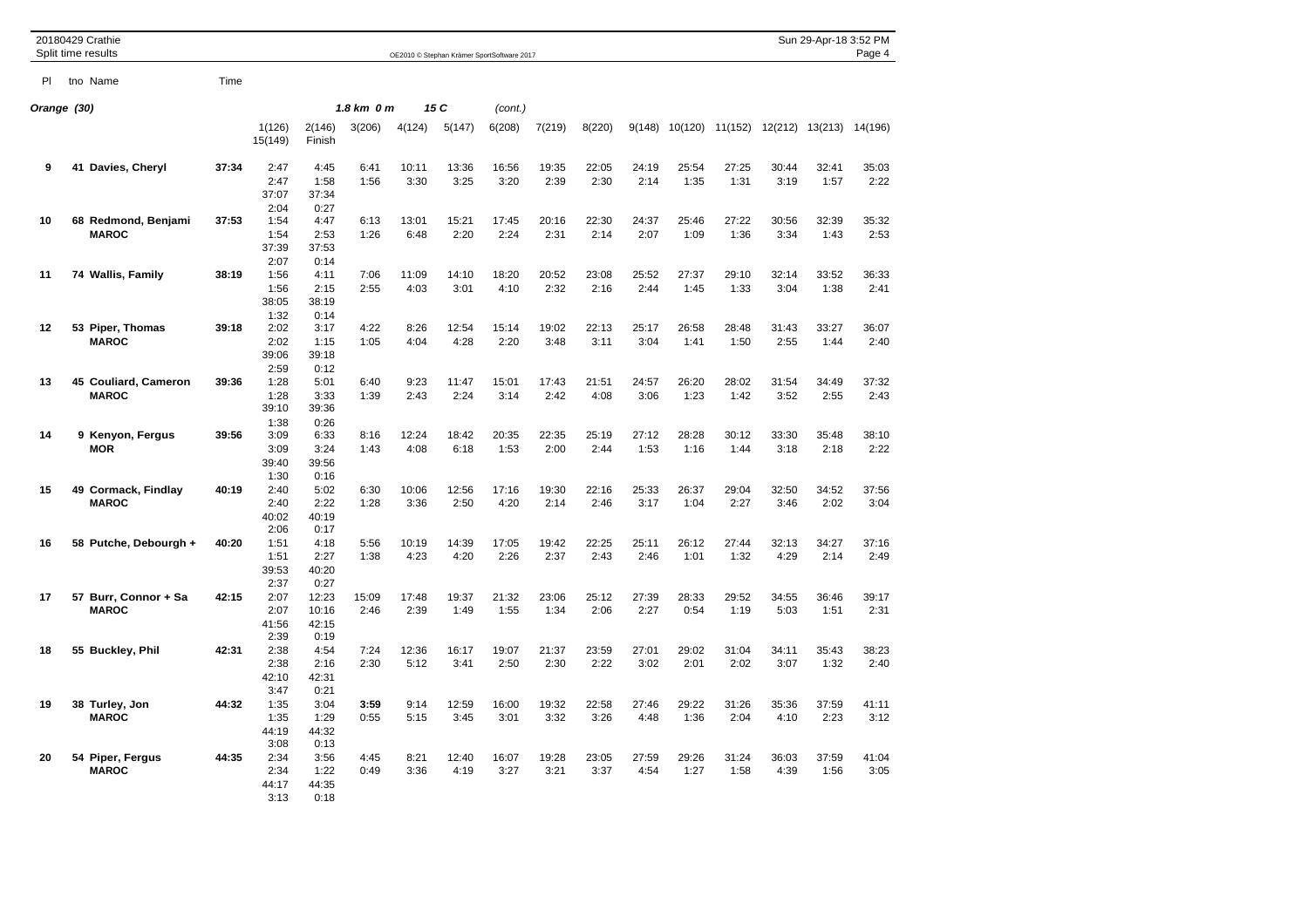|                   | 20180429 Crathie<br>Split time results |         |                                 |                                  |                                |                                  |                | OE2010 © Stephan Krämer SportSoftware 2017 |               |               |               |               |                 |                  | Sun 29-Apr-18 3:52 PM   | Page 5          |
|-------------------|----------------------------------------|---------|---------------------------------|----------------------------------|--------------------------------|----------------------------------|----------------|--------------------------------------------|---------------|---------------|---------------|---------------|-----------------|------------------|-------------------------|-----------------|
| PI                | tno Name                               | Time    |                                 |                                  |                                |                                  |                |                                            |               |               |               |               |                 |                  |                         |                 |
|                   | Orange (30)                            |         |                                 |                                  |                                | 1.8 km 0 m<br>15 C               |                | (cont.)                                    |               |               |               |               |                 |                  |                         |                 |
|                   |                                        |         | 1(126)<br>15(149)               | 2(146)<br>Finish                 | 3(206)                         | 4(124)                           | 5(147)         | 6(208)                                     | 7(219)        | 8(220)        | 9(148)        | 10(120)       | 11(152)         |                  | 12(212) 13(213) 14(196) |                 |
| 21                | 33 Beedie, Logan<br><b>MAROC</b>       | 44:45   | 2:31<br>2:31<br>$---$           | 4:19<br>1:48<br>44:45<br>1:05    | 7:11<br>2:52                   | 10:00<br>2:49                    | 13:25<br>3:25  | 16:36<br>3:11                              | 18:48<br>2:12 | 23:06<br>4:18 | 28:51<br>5:45 | 30:30<br>1:39 | 33:49<br>3:19   | 38:44<br>4:55    | 41:03<br>2:19           | 43:40<br>2:37   |
| 22                | 34 Beedie, Allan                       | 45:01   | 2:28<br>2:28<br>-----           | 4:19<br>1:51<br>45:01<br>1:28    | 7:09<br>2:50                   | 9:50<br>2:41                     | 12:37<br>2:47  | 15:51<br>3:14                              | 18:52<br>3:01 | 23:03<br>4:11 | 28:57<br>5:54 | 30:40<br>1:43 | 33:49<br>3:09   | 38:43<br>4:54    | 41:06<br>2:23           | 43:33<br>2:27   |
| 23                | 61 Jamieson, Shona                     | 45:27   | 11:16<br>11:16<br>-----         | 13:40<br>2:24<br>45:27<br>1:26   | 15:00<br>1:20                  | 19:13<br>4:13                    | 22:34<br>3:21  | 24:06<br>1:32                              | 28:27<br>4:21 | 32:19<br>3:52 | 36:06<br>3:47 | 37:00<br>0:54 | 38:17<br>1:17   | 40:51<br>2:34    | 42:08<br>1:17           | 44:01<br>1:53   |
| 24                | 21 Milligan, Pauline<br><b>MAROC</b>   | 47:32   | 2:05<br>2:05<br>47:05<br>5:31   | 4:42<br>2:37<br>47:32<br>0:27    | 6:36<br>1:54                   | 10:17<br>3:41                    | 12:38<br>2:21  | 15:29<br>2:51                              | 18:23<br>2:54 | 21:44<br>3:21 | 25:30<br>3:46 | 27:25<br>1:55 | 30:11<br>2:46   | 36:33<br>6:22    | 38:38<br>2:05           | 41:34<br>2:56   |
| 25                | 30 Charles, Clem                       | 56:56   | 3:21<br>3:21<br>56:35<br>3:54   | 5:25<br>2:04<br>56:56<br>0:21    | 7:24<br>1:59                   | 11:29<br>4:05                    | 14:09<br>2:40  | 16:42<br>2:33                              | 19:43<br>3:01 | 23:17<br>3:34 | 28:00<br>4:43 | 29:56<br>1:56 | 32:48<br>2:52   | 40:58<br>8:10    | 47:11<br>6:13           | 52:41<br>5:30   |
| 26                | 14 Mather, Dougal<br><b>MAROC</b>      | 57:29   | 2:58<br>2:58<br>56:45<br>5:03   | 4:53<br>1:55<br>57:29<br>0:44    | 6:37<br>1:44                   | 10:51<br>4:14<br>8:49<br>$*202$  | 13:37<br>2:46  | 16:12<br>2:35                              | 19:07<br>2:55 | 23:04<br>3:57 | 27:29<br>4:25 | 29:20<br>1:51 | 32:48<br>3:28   | 42:32<br>9:44    | 46:42<br>4:10           | 51:42<br>5:00   |
| 27                | 67 Neve, Zara<br><b>MAROC</b>          | 1:12:04 | 5:05<br>5:05<br>1:11:48<br>2:10 | 7:59<br>2:54<br>1:12:04<br>0:16  | 22:52<br>14:53                 | 26:18<br>3:26<br>35:15<br>$*142$ | 30:53<br>4:35  | 33:56<br>3:03                              | 38:44<br>4:48 | 41:19<br>2:35 | 46:48<br>5:29 | 48:01<br>1:13 | 51:08<br>3:07   | 1:01:37<br>10:29 | 1:03:02<br>1:25         | 1:09:38<br>6:36 |
| 28                | 27 Arthur, Emily                       | 1:31:02 | 5:40<br>5:40<br>1:30:14<br>5:50 | 11:17<br>5:37<br>1:31:02<br>0:48 | 15:20<br>4:03                  | 23:45<br>8:25                    | 34:43<br>10:58 | 40:09<br>5:26                              | 45:54<br>5:45 | 50:46<br>4:52 | 56:33<br>5:47 | 58:33<br>2:00 | 1:04:42<br>6:09 | 1:12:50<br>8:08  | 1:16:54<br>4:04         | 1:24:24<br>7:30 |
|                   | 65 Kemp, Jim & Susie                   | mp      | 2:18<br>2:18<br>-----           | -----<br>42:09<br>1:59           | 6:47<br>4:29                   | 13:50<br>7:03<br>4:53<br>$*144$  | 17:10<br>3:20  | 19:52<br>2:42                              | 24:14<br>4:22 | 26:58<br>2:44 | 29:43<br>2:45 | 30:44<br>1:01 | 32:00<br>1:16   | 35:43<br>3:43    | 37:18<br>1:35           | 40:10<br>2:52   |
| nc                | 66 Beedie, Logan<br><b>MAROC</b>       | 1:11:59 | 5:00<br>5:00<br>1:11:47<br>2:03 | 7:58<br>2:58<br>1:11:59<br>0:12  | 22:58<br>15:00                 | 26:13<br>3:15<br>35:09<br>$*142$ | 30:49<br>4:36  | 33:54<br>3:05                              | 38:40<br>4:46 | 41:16<br>2:36 | 46:46<br>5:30 | 48:09<br>1:23 | 51:06<br>2:57   | 1:01:27<br>10:21 | 1:02:48<br>1:21         | 1:09:44<br>6:56 |
| <b>White (17)</b> |                                        |         | 1(211)                          | 2(205)                           | $1.4 \text{ km}$ 0 m<br>3(214) | 4(194)                           | 12C<br>5(193)  | 6(142)                                     | 7(124)        | 8(152)        | 9(132)        | 10(146)       | 11(141)         | 12(149)          | Finish                  |                 |
| 1                 | 37 Turley, Rufus<br><b>MAROC</b>       | 18:03   | 1:25<br>1:25                    | 2:58<br>1:33                     | 3:58<br>1:00                   | 4:46<br>0:48                     | 5:24<br>0:38   | 6:04<br>0:40                               | 8:38<br>2:34  | 10:37<br>1:59 | 12:59<br>2:22 | 15:03<br>2:04 | 16:24<br>1:21   | 17:49<br>1:25    | 18:03<br>0:14           |                 |
| $\mathbf{2}$      | 35 Piper, Fergus<br><b>MAROC</b>       | 20:37   | 1:22<br>1:22                    | 3:09<br>1:47                     | 4:02<br>0:53                   | 5:56<br>1:54                     | 7:18<br>1:22   | 8:14<br>0:56                               | 11:21<br>3:07 | 13:34<br>2:13 | 15:23<br>1:49 | 17:42<br>2:19 | 19:15<br>1:33   | 20:20<br>1:05    | 20:37<br>0:17           |                 |
| 3                 | 36 Piper, Thomas<br><b>MAROC</b>       | 21:05   | 1:39<br>1:39                    | 3:20<br>1:41                     | 4:58<br>1:38                   | 6:18<br>1:20                     | 7:38<br>1:20   | 8:47<br>1:09                               | 11:32<br>2:45 | 13:38<br>2:06 | 15:36<br>1:58 | 17:55<br>2:19 | 19:25<br>1:30   | 20:51<br>1:26    | 21:05<br>0:14           |                 |